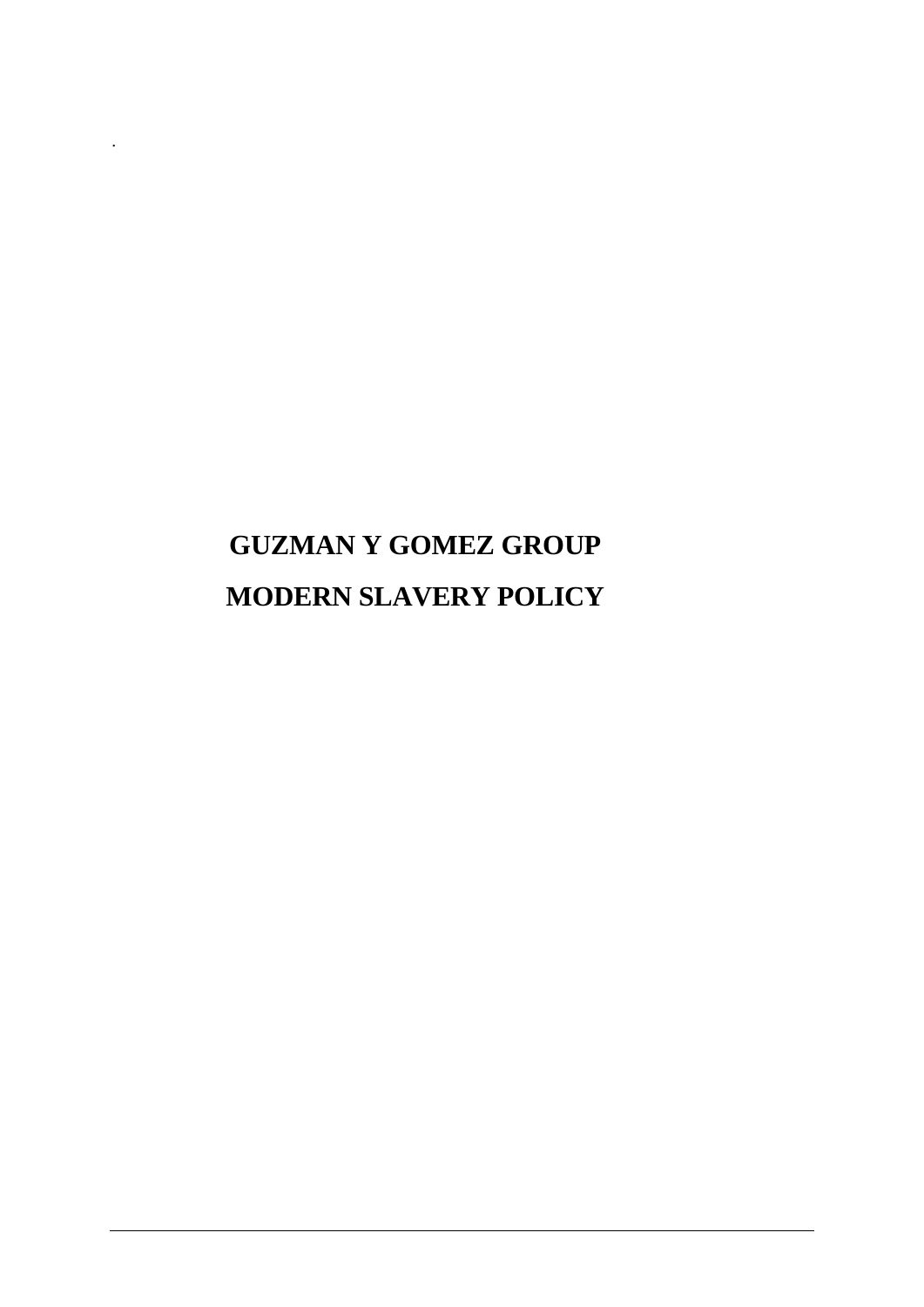## **CONTENTS**

| 4 COMMUNICATION, AWARENESS AND MONITORING OF THIS POLICY  4 |  |
|-------------------------------------------------------------|--|
|                                                             |  |
|                                                             |  |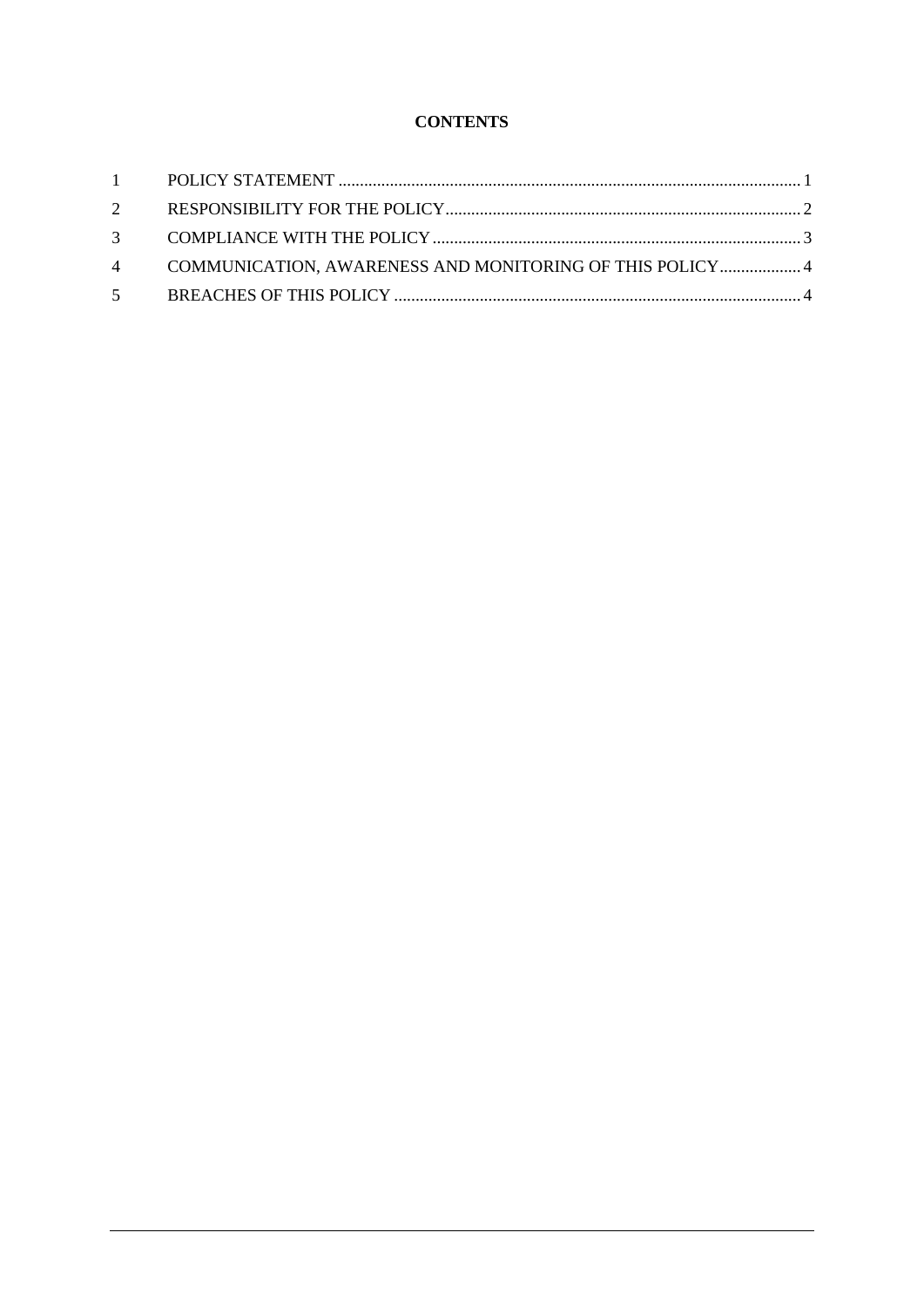## <span id="page-2-0"></span>**1 POLICY STATEMENT**

1.1 Modern Slavery is a crime and a violation of fundamental human rights. It takes various forms, including:

| <b>Slavery</b>                          | Exercising powers of ownership over a person.                                                                                                                     |
|-----------------------------------------|-------------------------------------------------------------------------------------------------------------------------------------------------------------------|
| <b>Servitude</b>                        | The obligation to provide services is imposed using coercion.                                                                                                     |
| <b>Forced or</b><br>compulsory labour   | Work or services are not undertaken voluntarily and are exacted from<br>a person under the menace of threat or punishment.                                        |
| <b>Human trafficking</b>                | Arranging or facilitating the travel of another person with a view to<br>their exploitation, including for example, through deceptive<br>recruitment or coercion. |
| <b>Bonded labour or</b><br>debt bondage | Work or services are demanded for repayment of a debt, often where<br>the debt and the duration of the services may not have been defined.                        |
| <b>Child labour</b>                     | Where a child under the age of 18 years is exploited for labour.                                                                                                  |

- 1.2 The above range of rights abuses affect both adults and children. They all have in common the deprivation of a person's liberty by another to exploit them for personal or commercial gain.
- 1.3 It is important to understand that there is no typical victim and some victims do not understand they have been exploited and are entitled to help and support. However, the following key signs could indicate that someone may be a slavery or trafficking victim:
	- 1.3.1 the person is not in possession of their own passport, identification or travel documents;
	- 1.3.2 the person is acting as though they are being instructed or coached by someone else;
	- 1.3.3 they allow others to speak for them when spoken to directly;
	- 1.3.4 they are dropped off and collected from work;
	- 1.3.5 the person is withdrawn or they appear frightened;
	- 1.3.6 the person does not seem to be able to contact friends or family freely; or
	- 1.3.7 the person has limited social interaction or contact with people outside their immediate environment.
- 1.4 This list is not exhaustive and provides examples only. Remember, a person may display a number of the trafficking indicators set out above but they may not necessarily be a victim of slavery or trafficking. Often you will build up a picture of the person's circumstances which may indicate something is not quite right. If you have a suspicion, report it. Refer to the Compliance section below for further detail.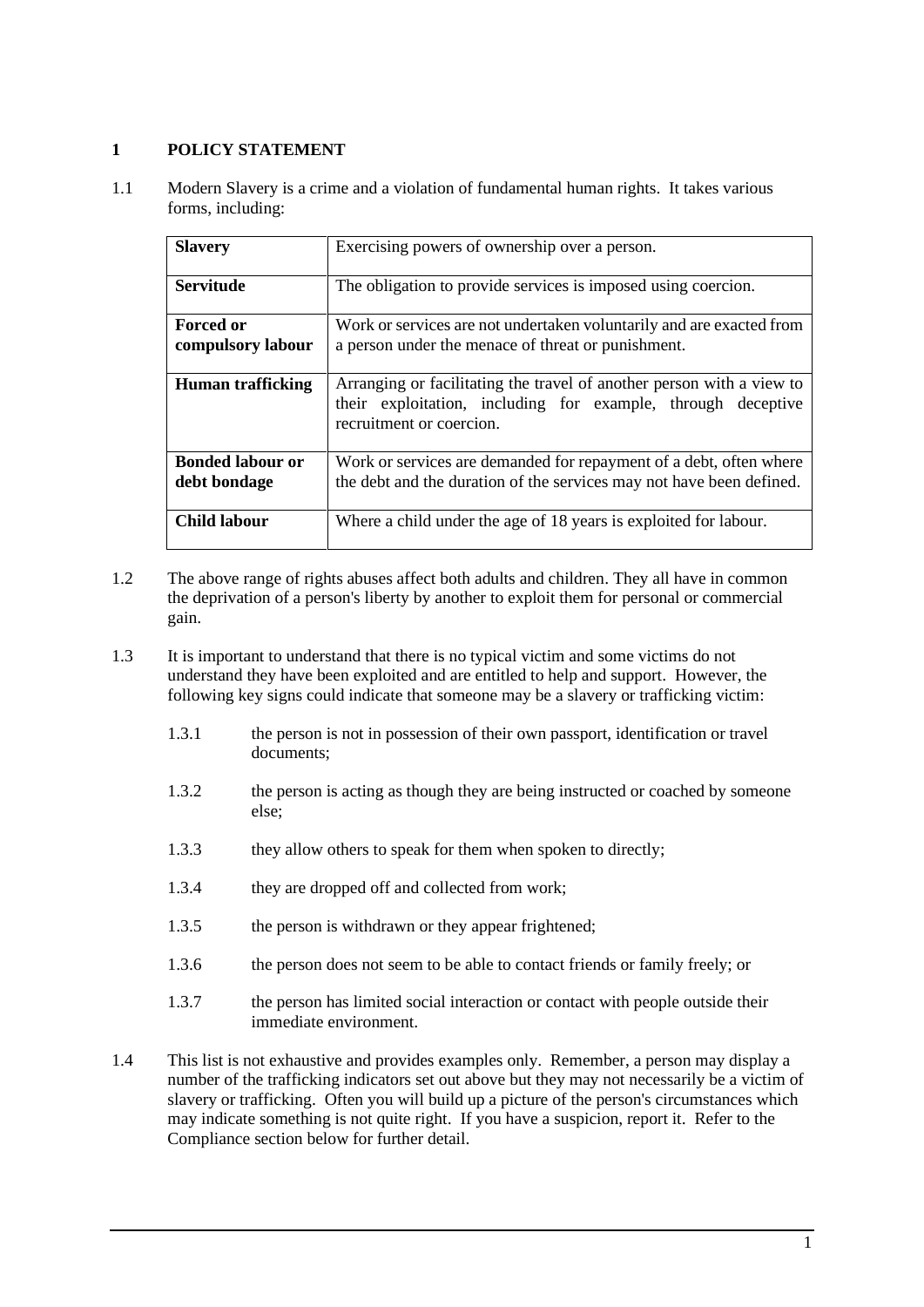- 1.5 Guzman y Gomez (Holdings) Ltd and its related bodies corporate (collectively, **GYG**) is committed to acting ethically and with integrity in its business dealings and relationships, and to implementing and enforcing effective systems and controls to reduce the risk of modern slavery taking place in its own business or in its supply chains.
- 1.6 GYG is also committed to ensuring there is transparency in its own business and in its approach to tackling modern slavery throughout its supply chains. GYG expects the same high standards from its franchisees, contractors, suppliers, and other business partners. As part of its contracting processes, GYG includes specific prohibitions against the use of forced, compulsory or trafficked labour, or anyone held in slavery, servitude, or debt bondage, whether adults or children. GYG expects that all of its business partners will act in accordance with the terms of this policy and will hold their own suppliers and other business partners to the same high standards.
- 1.7 All persons working for GYG or on its behalf in any capacity, including employees at all levels, directors, officers, franchisees, agency workers, seconded workers, volunteers, interns, and agents are required to comply with the terms of this policy.
- 1.8 This policy does not form part of an employee's contract of employment and GYG may amend it any time.

## <span id="page-3-0"></span>**2 RESPONSIBILITY FOR THE POLICY**

- 2.1 The board of directors has overall responsibility for ensuring this policy complies with GYG's legal and ethical obligations. The board of directors is also responsible for approving GYG's annual modern slavery statement.
- 2.2 The Chief Financial Officer (the **Modern Slavery Officer**) will have primary and day-to-day responsibility for implementing this policy, monitoring its use and effectiveness, and dealing with any queries about it. The Modern Slavery Officer's responsibilities extend to:
	- 2.2.1 monitoring, consulting and auditing internal controls and procedures to identify risks of modern slavery practices in GYG's operations, including in its subsidiary organisations;
	- 2.2.2 monitoring and consulting with the suppliers, contractors and business partners of GYG to identify risks of modern slavery practices in our supply chains:
	- 2.2.3 developing measures to assess and address any risks of modern slavery practices, including through due diligence in GYG's contractual relations;
	- 2.2.4 monitoring the effectiveness of those measures;
	- 2.2.5 developing appropriate training materials and programs for GYG's employees to comply with this policy and to communicate GYG's expectations to its franchisees, contractors, suppliers, and other business partners; and
	- 2.2.6 preparing GYG's annual modern slavery statement in accordance with our disclosure obligations under Australian modern slavery legislation.
- 2.3 Management at all levels will:
	- 2.3.1 listen and be approachable to others within GYG's business;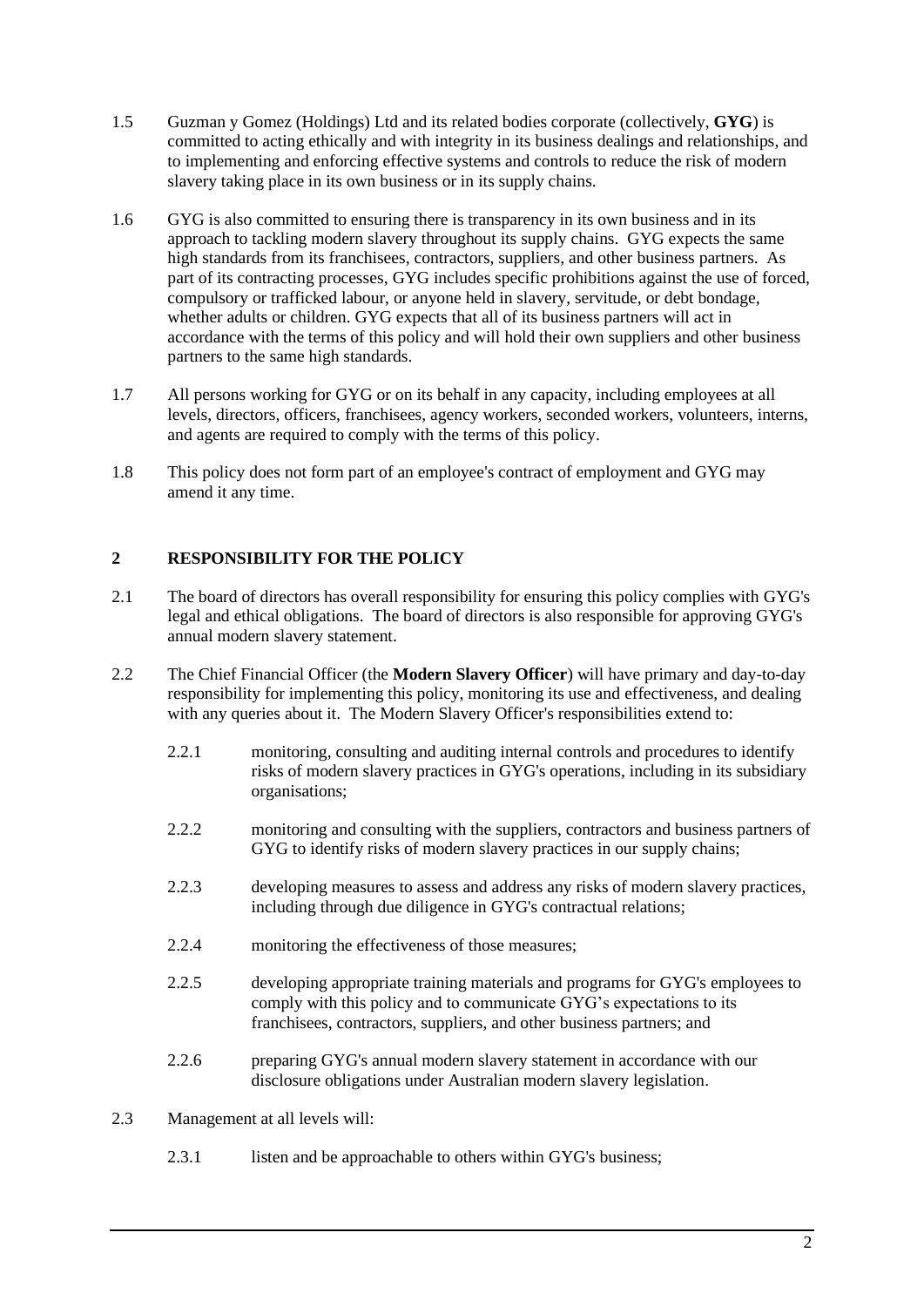- 2.3.2 respond appropriately if they are told something that might indicate an exploitative situation;
- 2.3.3 remain alert to indicators of modern slavery;
- 2.3.4 use their experience and professional judgment to gauge situations; and
- 2.3.5 ensure those reporting to them understand and comply with this policy and are given adequate and regular training on it and the issue of modern slavery in supply chains, including any areas of GYG's business and supply chains which are identified as at risk of modern slavery practices.
- 2.4 All those working for GYG (or under its control) have responsibilities under this policy regardless of the level of seniority - refer to the Compliance section below for further detail. You are also invited to comment on this policy and suggest ways in which it might be improved. Comments, suggestions, and queries are encouraged and should be addressed to the Modern Slavery Officer who you can:
	- 2.4.1 speak to in person;
	- 2.4.2 email at legal@gyg.com.au; or
	- 2.4.3 telephone on 02 9191 0900.

### <span id="page-4-0"></span>**3 COMPLIANCE WITH THE POLICY**

- 3.1 You must ensure that your read, understand and comply with this policy.
- 3.2 The prevention, detection and reporting of modern slavery in any part of GYG's business or supply chains is the responsibility of all those working for GYG or under its control. You are required to avoid any activity that might lead to, or suggest, a breach of this policy.
- 3.3 You are encouraged to raise concerns about any issue or suspicion of modern slavery in any parts of GYG's business or supply chains of any supplier tier at the earliest possible stage.
- 3.4 You can raise your concern by speaking with the Modern Slavery Officer, or alternatively, you can raise your concern in accordance with GYG's Whistleblower Policy. Reports may be made on an anonymous basis.
- 3.5 The Modern Slavery Officer is also available to answer any questions you might have in respect of the operation of this policy.
- 3.6 GYG aims to encourage openness and will support anyone who raises genuine concerns in good faith under this policy, even if they turn out to be mistaken. GYG is committed to ensuring no one suffers any detrimental treatment as a result of reporting their genuine suspicion that modern slavery of whatever form is or may be taking place in any part of GYG's business or in any of its supply chains. GYG's Whistleblower Policy explains in further detail the protections that are available to anyone who raises a concern under that policy.